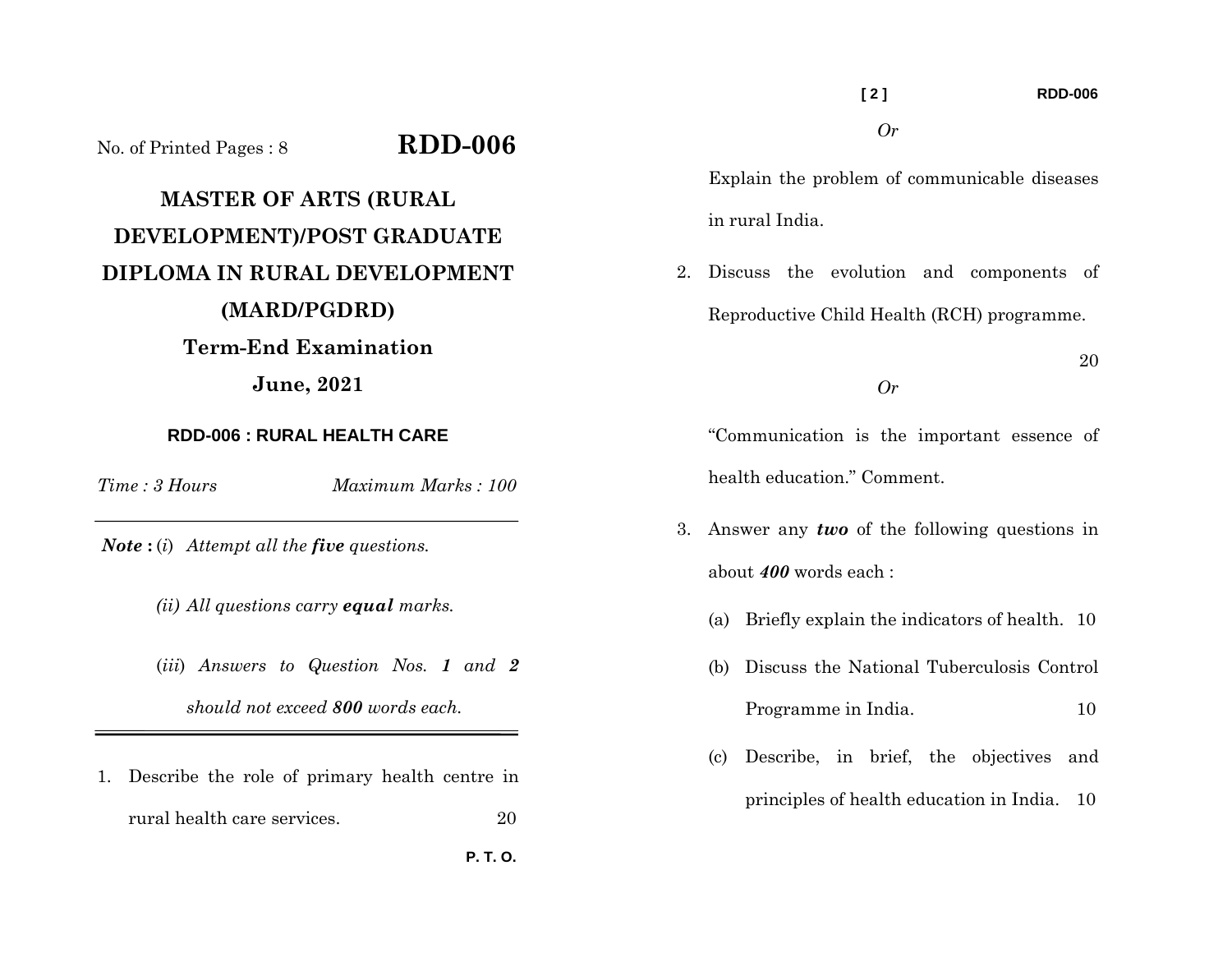## **[ 3 ] RDD-006**

- 4. Answer any *four* of the following in about *200* words each :
	- (a) People's health in people's hand 5
	- (b) Trends of health and nutritional status in rural India 5  $\overline{5}$
	- (c) Vector control 5
	- (d) Environmental sanitation in tribal communities  $\bf 5$
	- (e) Health information system 5
	- (f) Child In Need Institute (CINI) 5
- 5. Write short notes on any *five* of the following in about *100* words each :
	- (a) Epidemiology triad 4
	- (b) Education and health 4
	- (c) Health problems as an off-shoot of development 4

 **P. T. O.** 

## **[ 4 ] RDD-006**  (d) Polio eradication 4 (e) Sanitation in ancient India 4 (f) Community diagnosis 4 (g) Nutrition education 4 (h) Government and NGOs in health sector 4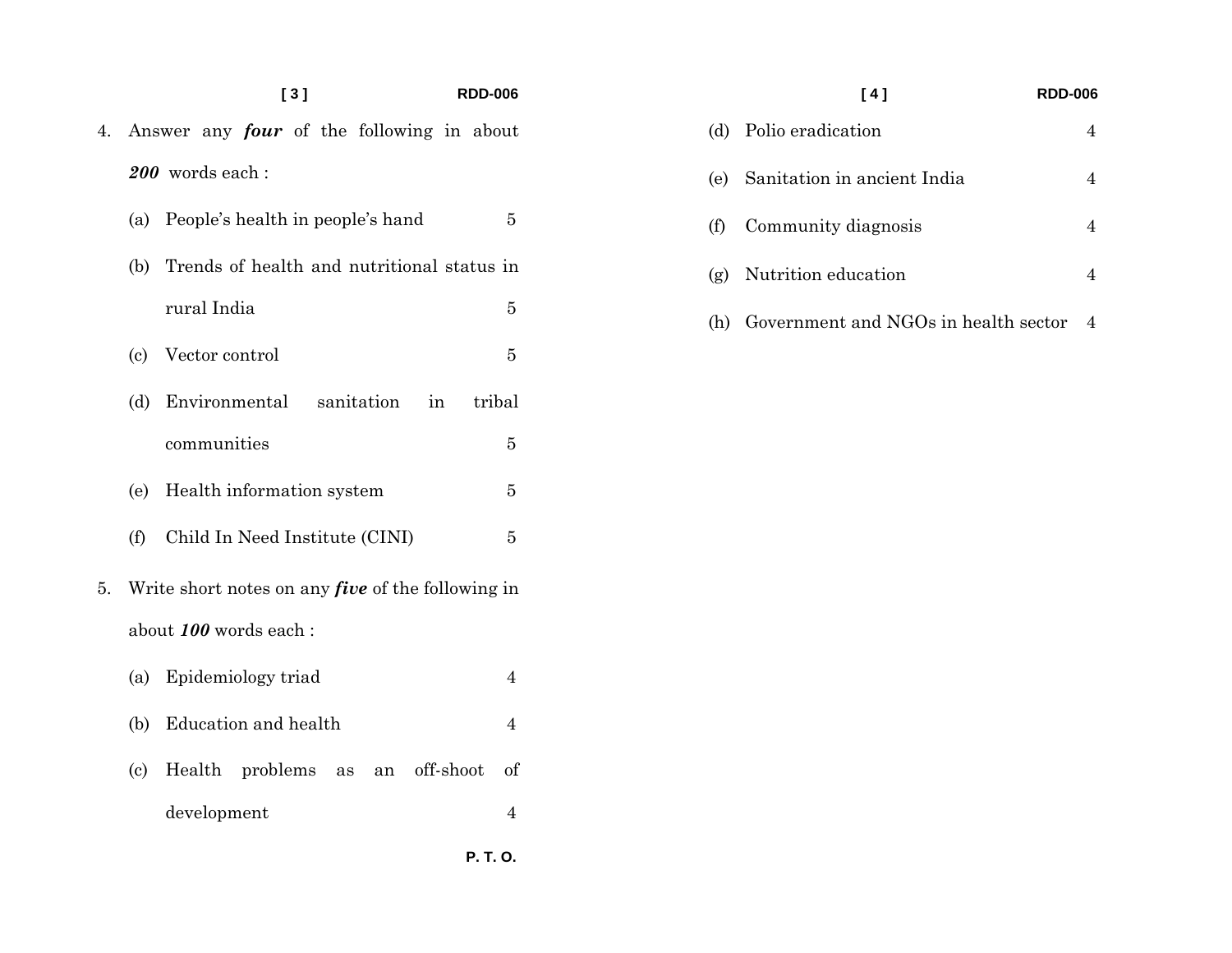$[6]$ **RDD-006 RDD-006** 1. ग्रामीण स्वास्थ्य देखभाल सेवाओं में प्राथमिक स्वास्थ्य **RDD-006** केन्द्र को भूमिका का वर्णन कोजिए। 20 एम. ए. (ग्राम विकास)⁄ग्राम विकास में अथवा ग्रामीण भारत में संचारी रोगों की समस्या की व्याख्या कोजिए। 2. प्रजनन बाल स्वास्थ्य (आर. सी. एच.) कार्यक्रम के विकास और घटकों की विवेचना कोजिए। 20

## अथवा

- "स्वास्थ्य शिक्षा का महत्वपूर्ण आधार संप्रेषण है।" व्याख्या कोजिए।
- 3. निम्नलिखित में से किन्हीं *दो* प्रश्नों के उत्तर लगभग 400 शब्दों (प्रत्येक) में दीजिए :
	- (क) स्वास्थ्य के संकेतकों का संक्षिप्त वर्णन कीजिए।

10

 $[5]$ 

स्नातकोत्तर डिप्लोमा

(एम.ए.आर.डी./पी.जी.डी.आर.डी.)

सत्रांत परीक्षा

जून,  $2021$ 

आर.डी.डी.-006 : ग्रामीण स्वास्थ्य देखभाल

अधिकतम अंक : 100 समय : 3 घण्टे

*नोट* : (i) सभी **पाँच** प्रश्नों के उत्तर दीजिए।

 $(ii)$  सभी प्रश्नों के अंक समान हैं।

(iii) प्रश्न सं. 1 और 2 के उत्तर  $800$  शब्दों

(प्रत्येक) से अधिक नहीं होने चाहिए।